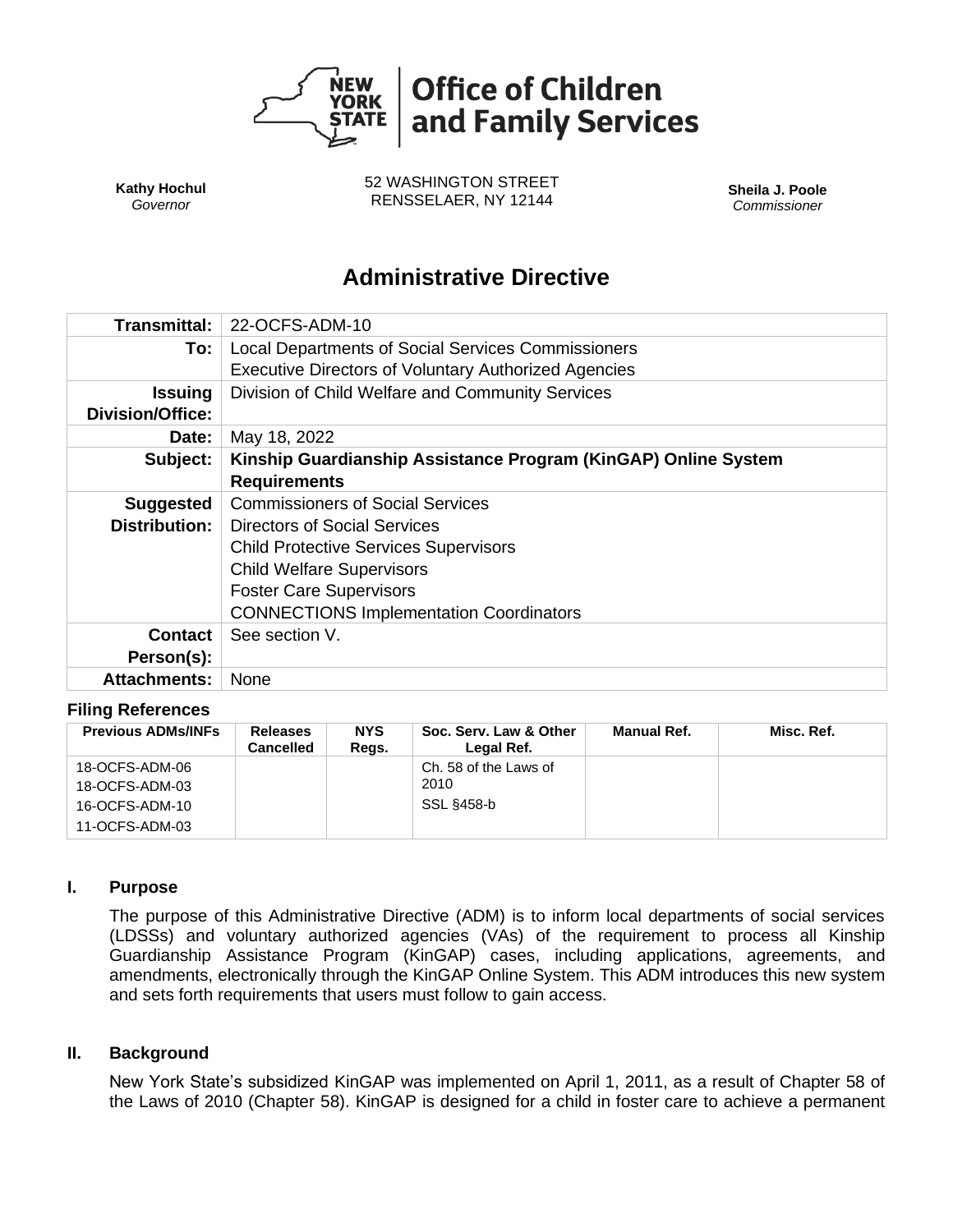placement with an adult who had been the child's kinship<sup>1</sup> foster parent for at least six months and meets other eligibility criteria.<sup>2</sup> The program provides financial support and, in most cases, medical coverage for the child once the child is discharged from foster care to permanency with the kinship guardian.

The kinship foster parent must apply for KinGAP and enter into an agreement with the LDSS. The KinGAP agreement includes details of the financial assistance and medical coverage to be provided, including the monthly amount of assistance, how payment will be made, how payments may be adjusted, and additional services and benefits for which the guardian and child may be eligible. The KinGAP agreement may be amended after it is in effect based on certain circumstances, such as a request for an upgrade in payment based on a change in the child's condition.

Internal procedures for processing KinGAP applications, agreements, and amendments vary across the state. In 2016, in response to requests for an electronic system to create a streamlined and consistent process, the New York State Office of Children and Family Services (OCFS) began the development of the KinGAP Online System. The KinGAP Online System, which interfaces with CONNECTIONS, is used to process online submissions of KinGAP applications, agreements, and amendments*.* In November 2019, six LDSSs, including New York City (NYC), and one VA participated in a pilot to test the new system.

## **III. Program Implications**

All KinGAP applications, agreements, and any amendments must be processed electronically through the KinGAP Online System when the system is launched.

The KinGAP Online System is separate from, but interfaces with, CONNECTIONS. CONNECTIONS remains the system of record for KinGAP activities. Information flows from a Family Services Stage in CONNECTIONS to the KinGAP Online System where the application, agreement, and any amendments are completed. These activities involve the entering of information, uploading of required documentation, supervisory review, and approval or denial by the assigned LDSS supervisor.

User roles will be assigned based on the tasks they are required to complete in the KinGAP Online System. All users will not have access to the same files. The tasks the user will perform in the system and the files that they will have access to are based on the user role assigned. The KinGAP Online System does not require users to change their existing CONNECTIONS business functions.

Each user must be assigned one of the following KinGAP security roles to access the online system:

- VA Caseworker or LDSS Caseworker
	- $\circ$  Users in this role enter the required KinGAP information, review prefilled forms, and upload supporting documents.
- VA Supervisor (optional)
	- $\circ$  Users in this role review the work of the VA caseworker.
- Administration for Children's Services (ACS) Mail Recipient
	- o Users in this role move the KinGAP file from VA staff to ACS staff.
- LDSS Reviewer (optional, except for NYC)
	- $\circ$  Users in this role review supporting documents and eligibility requirements.

<sup>&</sup>lt;sup>1</sup> For purposes of KinGAP eligibility, a kinship foster parent is a relative to any degree of consanguinity, a relative of a half-sibling of the child when the relative is also the prospective or appointed relative guardian of the half-sibling, or a person with a positive relationship with the child, including but not limited to a stepparent, godparent, neighbor, or family friend.

<sup>2</sup> SSL §458-b.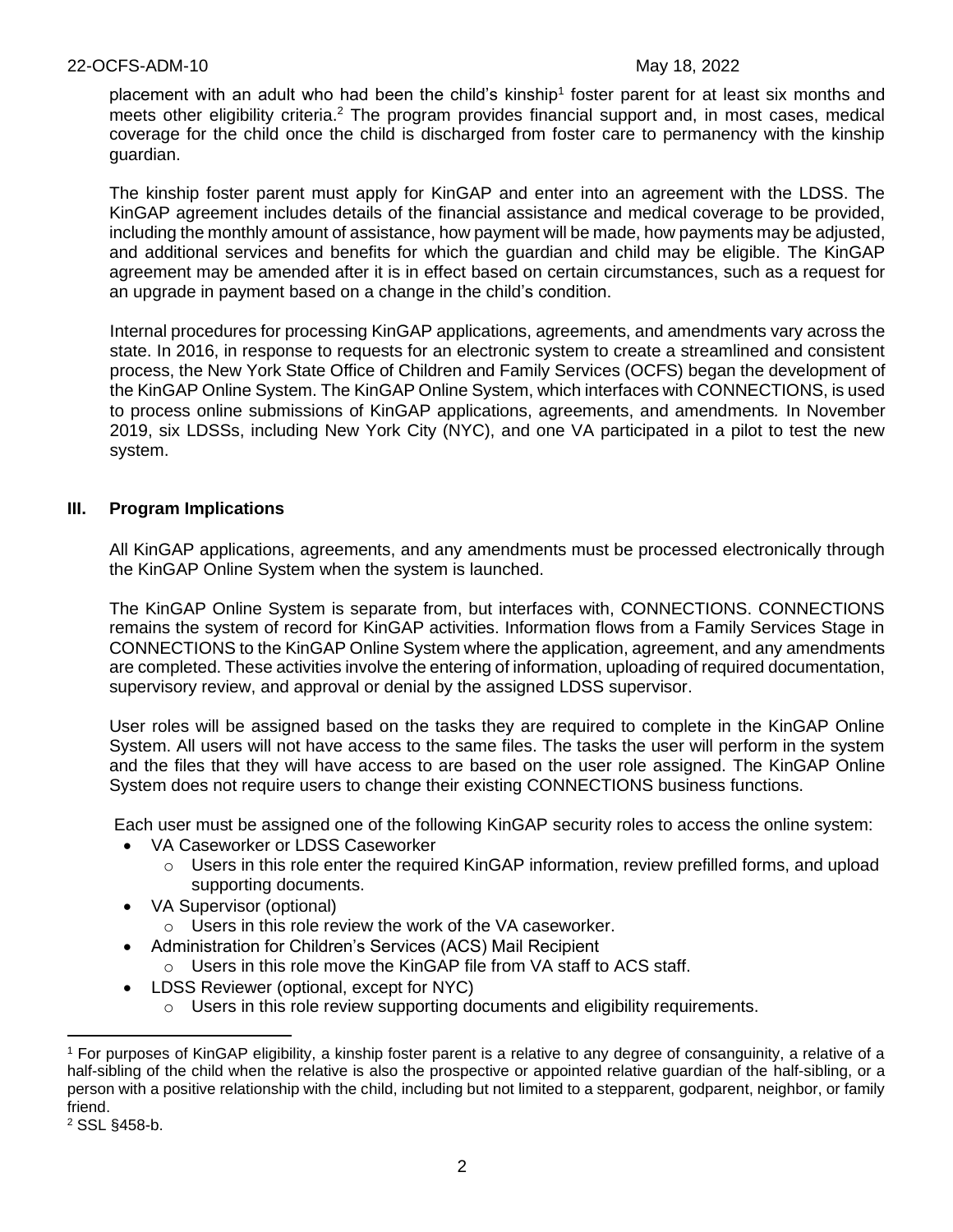- LDSS Supervisor
	- o Users in this role provide final approvals/denials.
	- $\circ$  Note: If an LDSS doesn't use the LDSS Reviewer role, then the LDSS supervisor reviews supporting documents and eligibility requirements.

As described in section IV, all users are required to have completed the KinGAP Online System training course to be permitted access to the system. Unique trainings have been developed to meet the needs of NYC and the rest of the state. The initial training for NYC users will be an in-person classroom training, while the initial training for the rest of the state will occur through a series of online Webex courses. Attendees will receive a Participant Manual, which provides an overview of the KinGAP system. This manual is a job aid and can be used as a stand-alone manual or as a reference when working in the KinGAP system. Hands-on simulation activities have also been developed to allow trainees to practice processes presented in the training. Links to the Hands-On Activities will be available in the KinGAP Online System for easy reference.

## **IV. Required Action**

All KinGAP applications, agreements, and amendments must be processed through the KinGAP Online System beginning on the date that the system goes live. KinGAP cases with signed applications on such date may be completed and finalized outside of the system.

All users are required to complete the KinGAP Online System training course(s) prior to requesting access to the system. A schedule of classes will be available on the New York State Human Services Learning Center (HSLC) site. Training will be offered on an ongoing basis to accommodate the training requirement for new staff involved in the processing of KinGAP cases.

## **Requesting Access to the KinGAP Online System**

LDSSs and applicable VAs must identify staff for whom new user access must be requested (staff involved in the completion, processing and/or approval of KinGAP applications, agreements, and/or amendments).

## Initial Phase Access to the KinGAP Online System

It is expected that there will be a bulk load of new users to the KinGAP Online System when it first launches. For this initial period, the LDSSs and VAs must provide the following information to the appropriate CONNECTIONS Regional Implementation Staff (contact information can be found on the OCFS website [here\)](https://view.officeapps.live.com/op/view.aspx?src=https%3A%2F%2Focfs.ny.gov%2Fconnect%2FContacts%2FCONNECTIONS-Implementation-Staff.docx&wdOrigin=BROWSELINK) for each new user:

- LDSS/VA name (as applicable)
- SVC ID (CONNECTIONS User ID/Password, or Token User ID)
- Full name
- Work email
- Work phone
- KinGAP role (VA caseworker, VA supervisor, LDSS caseworker, LDSS supervisor, LDSS document reviewer, or ACS mail recipient)
- HSLC training certificate of completion

## Ongoing Access to the KinGAP Online System

After the initial round of staff have been granted access to the KinGAP Online System, access for new users is requested through Information Technology Services Management (ITSM).

• Each LDSS must identify an authorized requester (the LDSS commissioner or a designated person acting on their behalf (i.e., security coordinator) who will submit an ITSM request for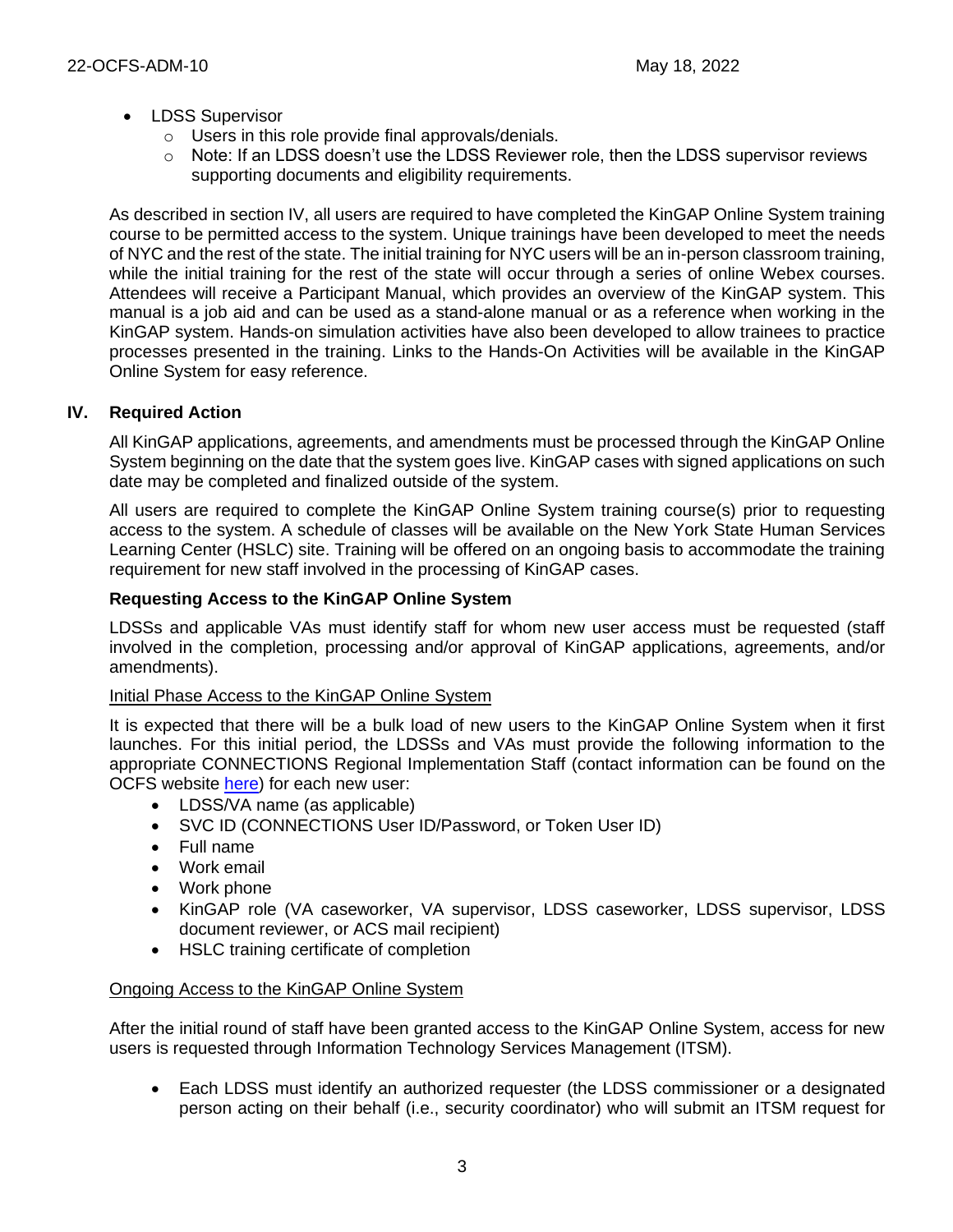user account access to the KinGAP Online System with the following information for each new user:

- o LDSS name
- o SVC ID (CONNECTIONS User ID/Password, or Token User ID)
- o Full name
- o Work email
- o Work phone
- o KinGAP role (LDSS caseworker, LDSS supervisor, LDSS document reviewer, or ACS mail recipient)
- o HSLC training certificate of completion
- Each VA seeking access must identify an authorized requestor (executive director or a designated person acting on their behalf (i.e., security coordinator) who will submit a request to their CONNECTIONS Regional Implementation Staff with the following information for each new user:
	- o VA name
	- o SVC ID (CONNECTIONS User ID/Password, or Token User ID)
	- o Full name
	- o Work email
	- o Work phone
	- o KinGAP role (VA caseworker or VA supervisor)
	- o HSLC training certificate of completion

The CONNECTIONS Regional Implementation Staff will submit an ITSM request for user account access to the KinGAP Online System for VAs.

Staff may only have access to the KinGAP Online System if their job duties require them to work within the system. If access is no longer required for reasons such as a change in job functions, then the user's access must be revoked. The LDSS must request that a user's access be revoked through ITSM, and a VA must make such request to their CONNECTIONS Regional Implementation Staff.

Questions regarding the KinGAP Online System may be directed to [KinGAPHelp@ocfs.ny.gov.](mailto:KinGAPHelp@ocfs.ny.gov)

#### **V. Contacts**

Buffalo Regional Office - Amanda Darling (716) 847-3145 [Amanda.Darling@ocfs.ny.gov](mailto:Amanda.Darling@ocfs.ny.gov)

Rochester Regional Office - Christopher Bruno (585) 238-8201 [Christopher.Bruno@ocfs.ny.gov](mailto:Christopher.Bruno@ocfs.ny.gov)

Syracuse Regional Office - Sara Simon (315) 423-1200 [Sara.Simon@ocfs.ny.gov](mailto:Sara.Simon@ocfs.ny.gov)

Albany Regional Office - John Lockwood (518) 486-7078 [John.Lockwood@ocfs.ny.gov](mailto:John.Lockwood@ocfs.ny.gov)

Westchester Regional Office - Sheletha Chang (845) 708-2498 [Sheletha.Chang@ocfs.ny.gov](mailto:Sheletha.Chang@ocfs.ny.gov)

New York City Regional Office - Ronni Fuchs (212) 383-1788 [Ronni.Fuchs@ocfs.ny.gov](mailto:Ronni.Fuchs@ocfs.ny.gov)